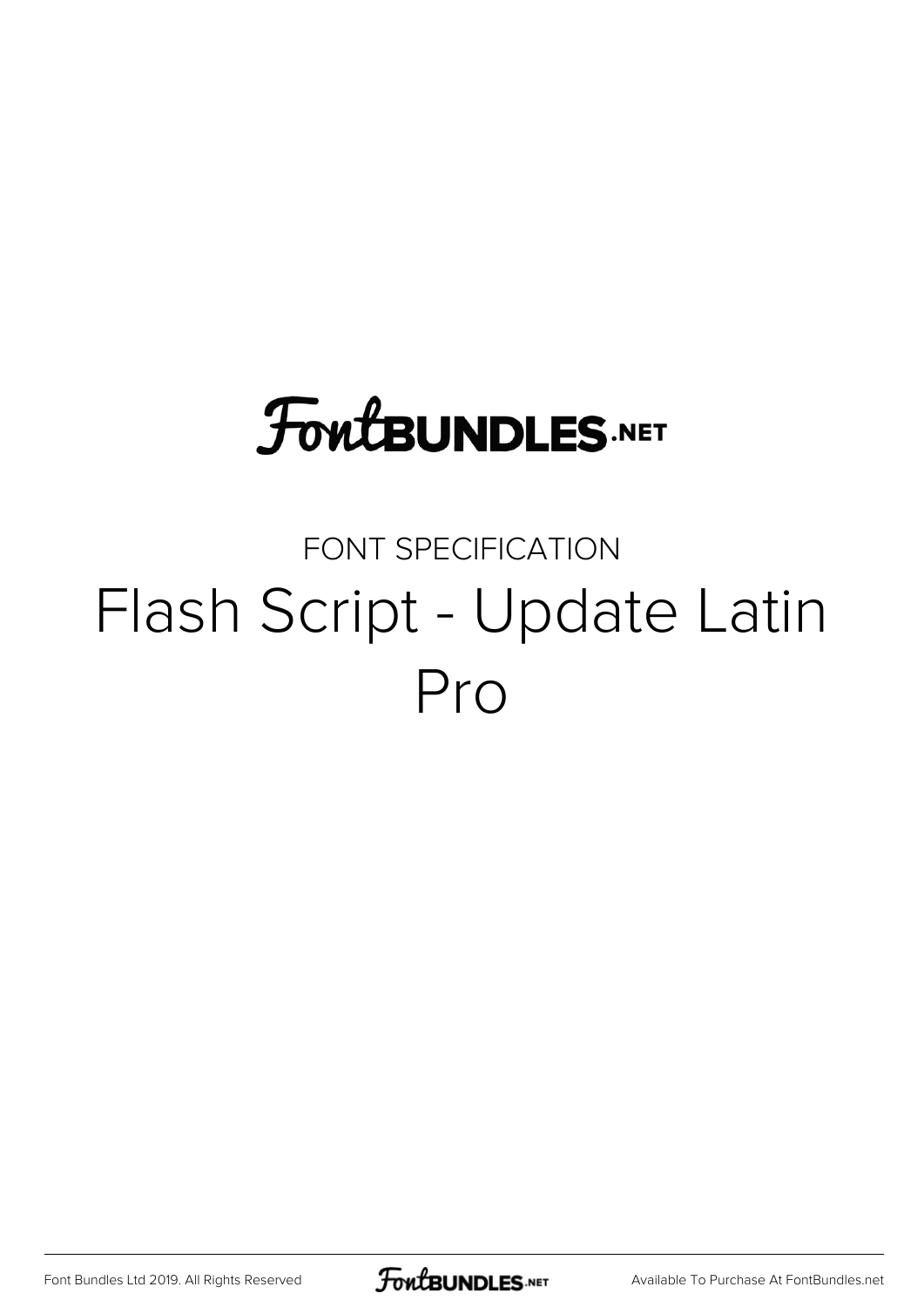## Flash Script - Regular

**Uppercase Characters** 

ABCDEFGHIJKLMNOPQRSTUVW  $Xyz$ 

Lowercase Characters

**Numbers** 

0123456789

Punctuation and Symbols

All Other Glyphs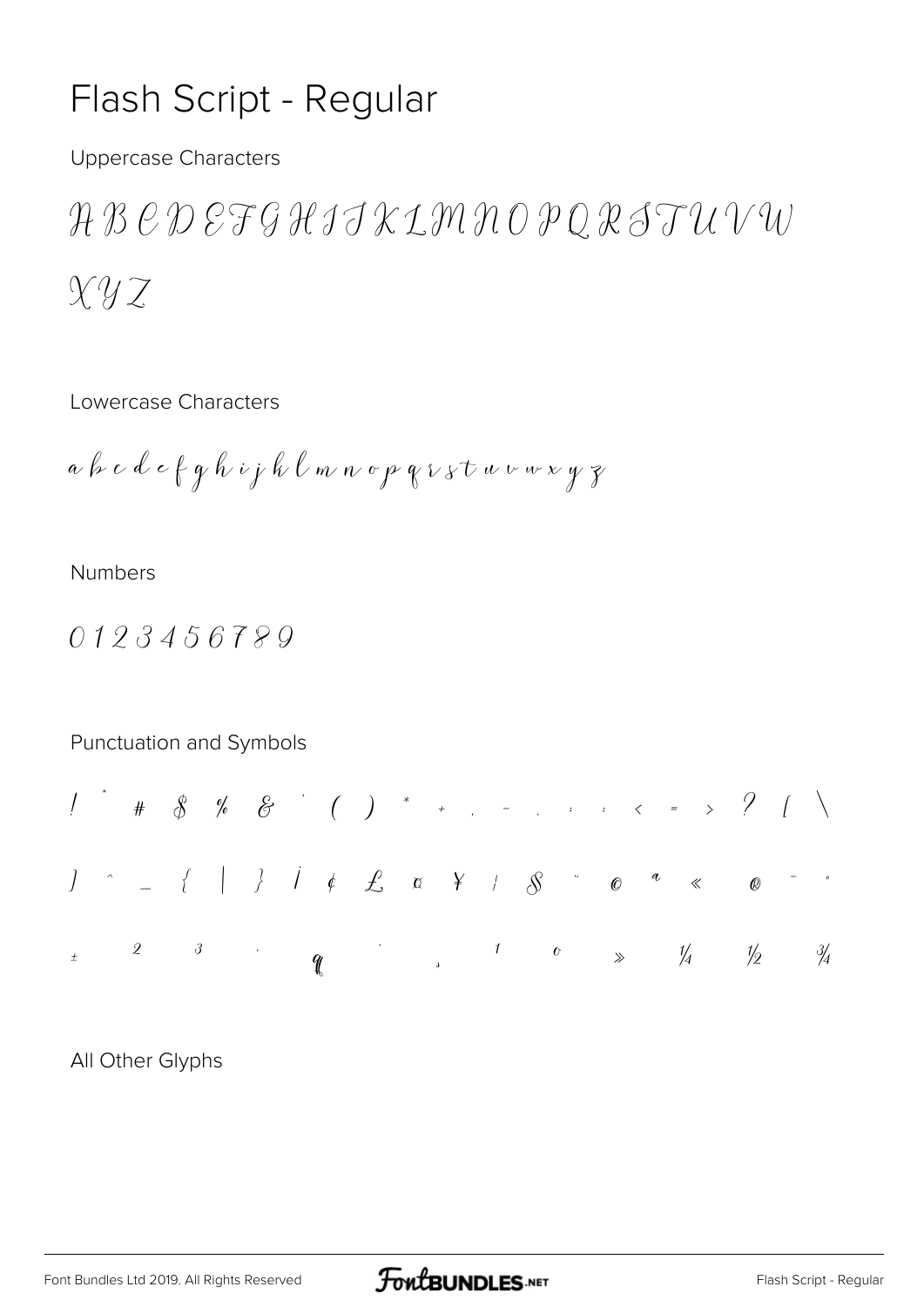